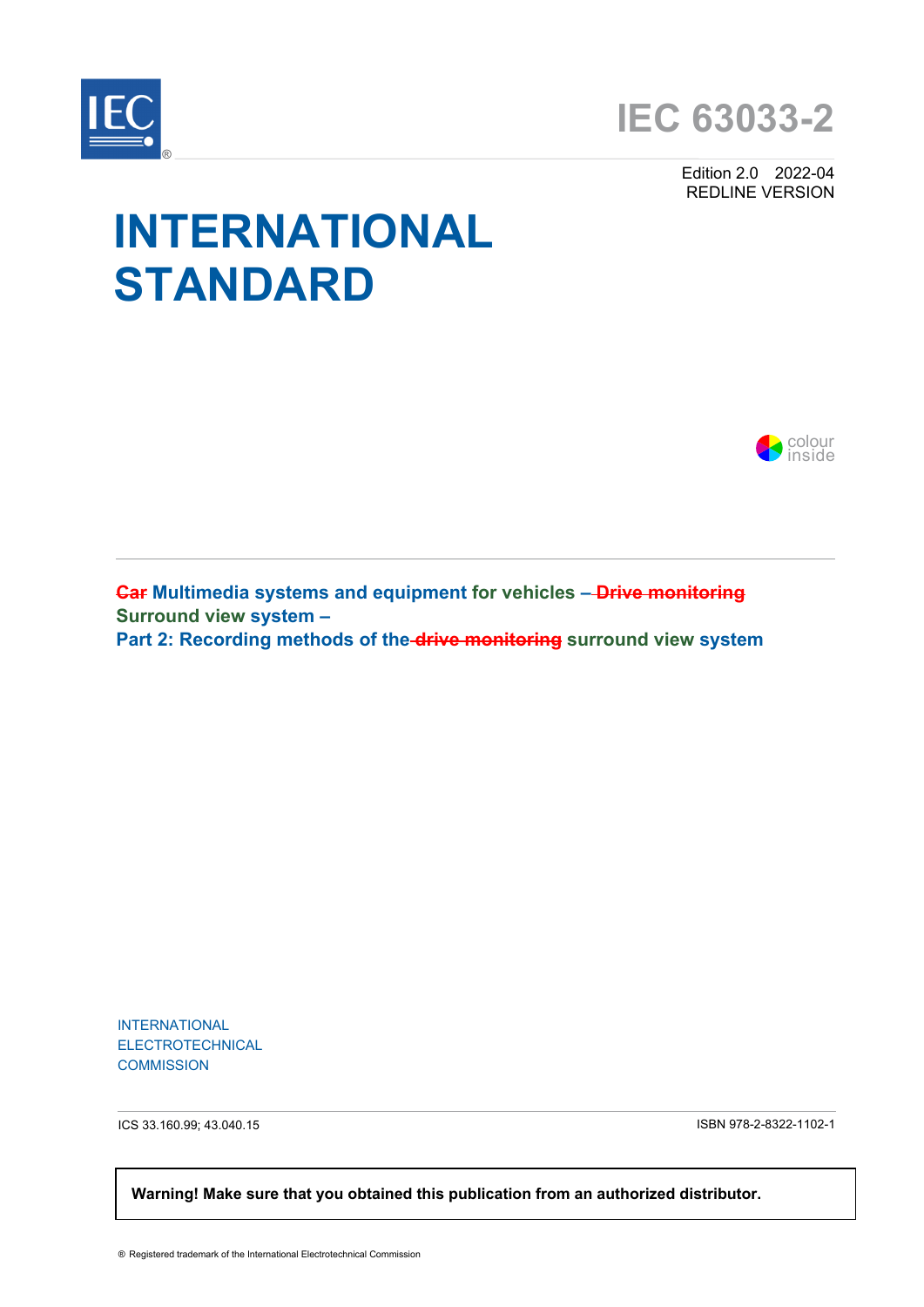# CONTENTS

<span id="page-1-0"></span>

| $\mathbf 1$                                                                        |  |
|------------------------------------------------------------------------------------|--|
| 2                                                                                  |  |
| 3                                                                                  |  |
| 3.1                                                                                |  |
| 4                                                                                  |  |
| 4.1                                                                                |  |
| 4.2                                                                                |  |
| 4.2.1                                                                              |  |
| 4.2.2                                                                              |  |
| 4.2.3                                                                              |  |
| 5                                                                                  |  |
| 5.1                                                                                |  |
| 5.2                                                                                |  |
| 5.3                                                                                |  |
|                                                                                    |  |
| Figure 1 - Displaying and recording system model of drive monitoring surround view |  |
| Figure 2 – Raw video data example of recording 1 – Images before composition 8     |  |
|                                                                                    |  |
|                                                                                    |  |
|                                                                                    |  |
|                                                                                    |  |
|                                                                                    |  |
|                                                                                    |  |
|                                                                                    |  |

 $\overline{\phantom{a}}$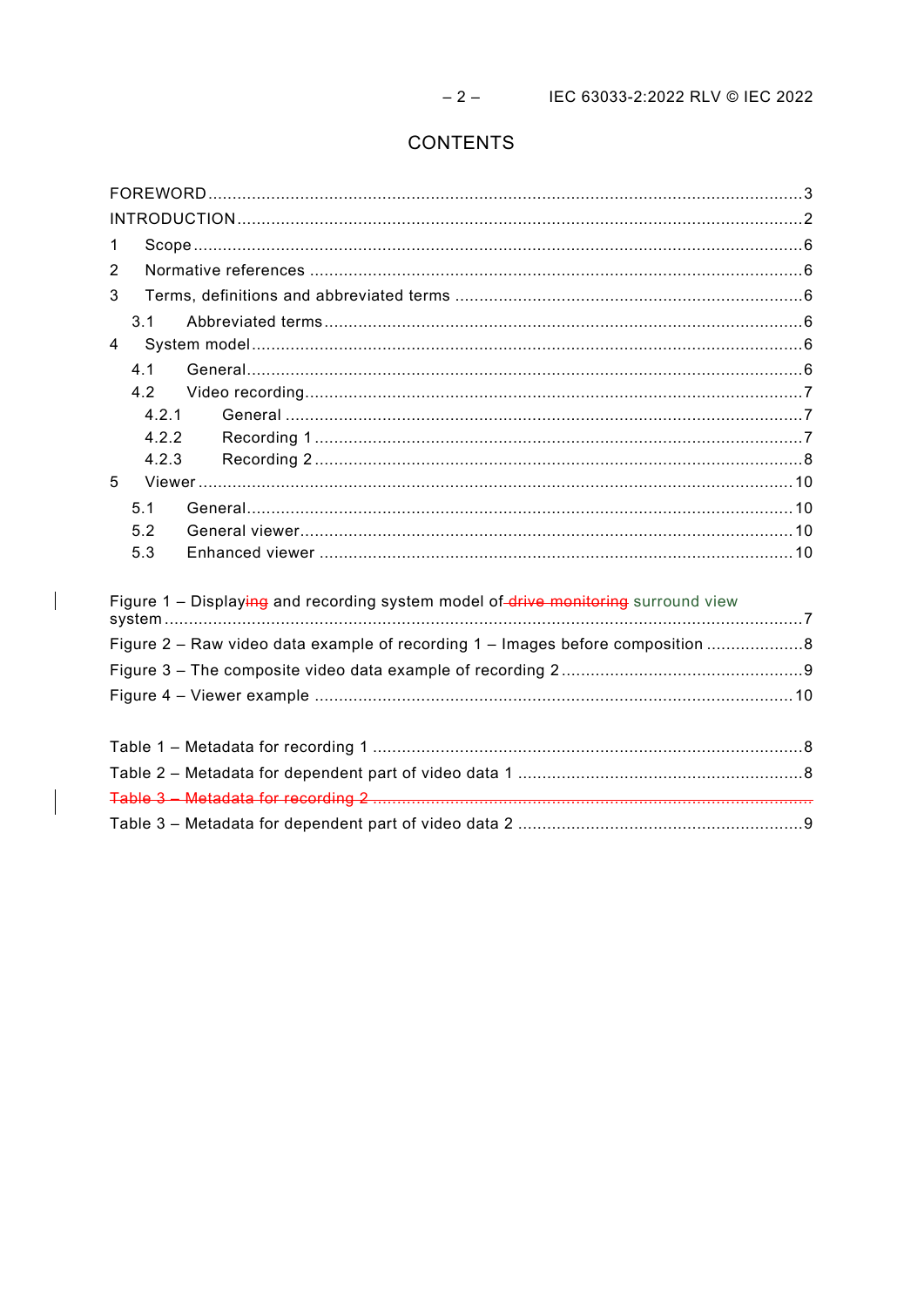### INTERNATIONAL ELECTROTECHNICAL COMMISSION

\_\_\_\_\_\_\_\_\_\_\_\_

## **CAR MULTIMEDIA SYSTEMS AND EQUIPMENT FOR VEHICLES – DRIVE MONITORING SURROUND VIEW SYSTEM –**

#### **Part 2: Recording methods of the drive monitoring surround view system**

#### FOREWORD

- <span id="page-2-0"></span>1) The International Electrotechnical Commission (IEC) is a worldwide organization for standardization comprising all national electrotechnical committees (IEC National Committees). The object of IEC is to promote international co-operation on all questions concerning standardization in the electrical and electronic fields. To this end and in addition to other activities, IEC publishes International Standards, Technical Specifications, Technical Reports, Publicly Available Specifications (PAS) and Guides (hereafter referred to as "IEC Publication(s)"). Their preparation is entrusted to technical committees; any IEC National Committee interested in the subject dealt with may participate in this preparatory work. International, governmental and non-governmental organizations liaising with the IEC also participate in this preparation. IEC collaborates closely with the International Organization for Standardization (ISO) in accordance with conditions determined by agreement between the two organizations.
- 2) The formal decisions or agreements of IEC on technical matters express, as nearly as possible, an international consensus of opinion on the relevant subjects since each technical committee has representation from all interested IEC National Committees.
- 3) IEC Publications have the form of recommendations for international use and are accepted by IEC National Committees in that sense. While all reasonable efforts are made to ensure that the technical content of IEC Publications is accurate, IEC cannot be held responsible for the way in which they are used or for any misinterpretation by any end user.
- 4) In order to promote international uniformity, IEC National Committees undertake to apply IEC Publications transparently to the maximum extent possible in their national and regional publications. Any divergence between any IEC Publication and the corresponding national or regional publication shall be clearly indicated in the latter.
- 5) IEC itself does not provide any attestation of conformity. Independent certification bodies provide conformity assessment services and, in some areas, access to IEC marks of conformity. IEC is not responsible for any services carried out by independent certification bodies.
- 6) All users should ensure that they have the latest edition of this publication.
- 7) No liability shall attach to IEC or its directors, employees, servants or agents including individual experts and members of its technical committees and IEC National Committees for any personal injury, property damage or other damage of any nature whatsoever, whether direct or indirect, or for costs (including legal fees) and expenses arising out of the publication, use of, or reliance upon, this IEC Publication or any other IEC Publications.
- 8) Attention is drawn to the Normative references cited in this publication. Use of the referenced publications is indispensable for the correct application of this publication.
- 9) Attention is drawn to the possibility that some of the elements of this IEC Publication may be the subject of patent rights. IEC shall not be held responsible for identifying any or all such patent rights.

**This redline version of the official IEC Standard allows the user to identify the changes made to the previous edition IEC 63033-2:2018. A vertical bar appears in the margin wherever a change has been made. Additions are in green text, deletions are in strikethrough red text.**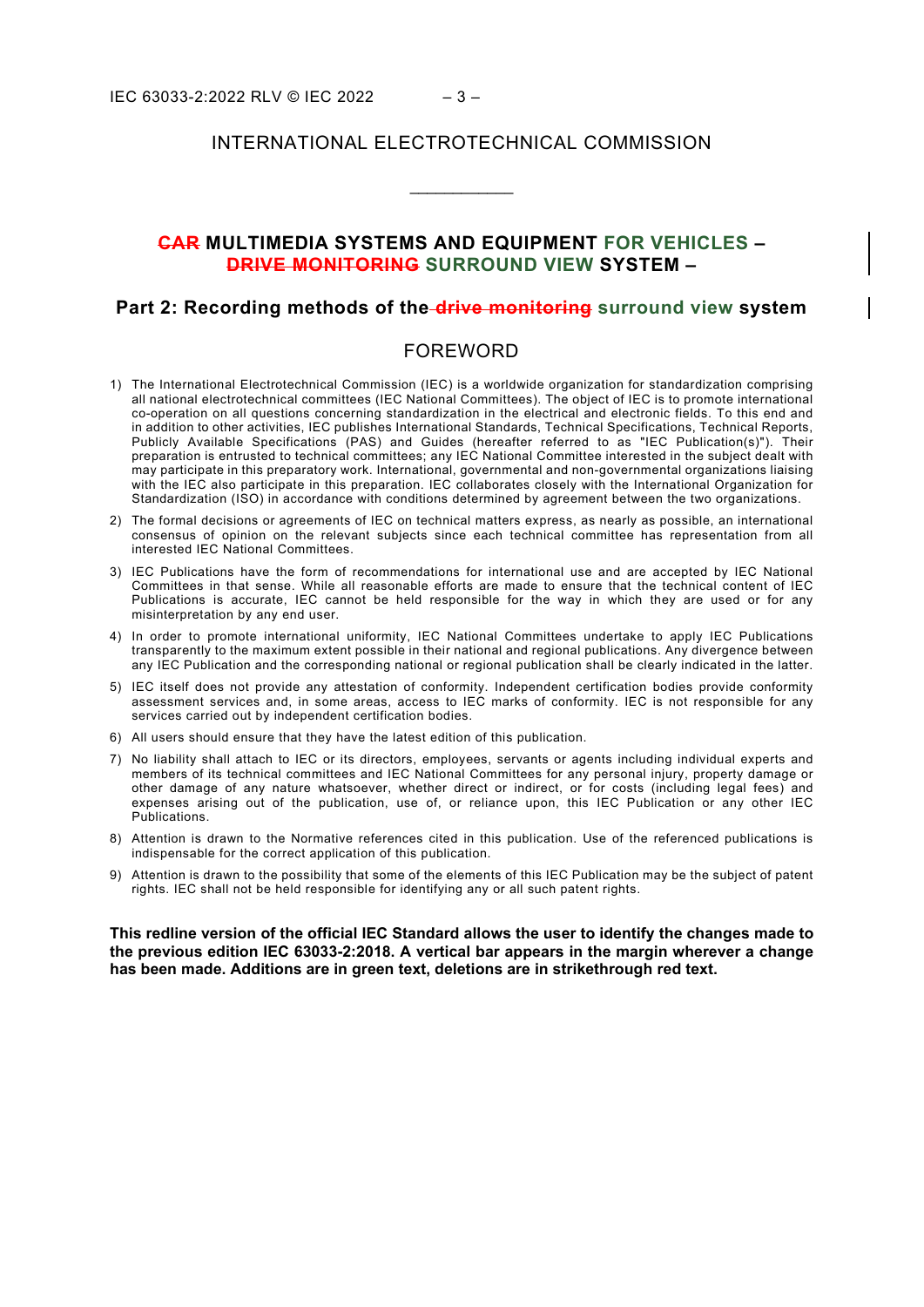IEC 63033-2 has been prepared by technical area 17: Multimedia systems and equipment for vehicles, of IEC technical committee 100: Audio, video and multimedia systems and equipment. It is an International Standard.

This second edition cancels and replaces the first edition published in 2018. This edition constitutes a technical revision.

This edition includes the following significant technical changes with respect to the previous edition:

a) updates to the text and the title to reflect the change of the scope of the IEC 63033 series.

The text of this International Standard is based on the following documents:

| Draft         | Report on voting |
|---------------|------------------|
| 100/3733/FDIS | 100/3752/RVD     |

Full information on the voting for its approval can be found in the report on voting indicated in the above table.

The language used for the development of this International Standard is English.

A list of all parts in the IEC 63033 series, published under the general title *Multimedia systems and equipment for vehicles – Surround view system*, can be found on the IEC website.

This document was drafted in accordance with ISO/IEC Directives, Part 2, and developed in accordance with ISO/IEC Directives, Part 1 and ISO/IEC Directives, IEC Supplement, available at www.iec.ch/members experts/refdocs. The main document types developed by IEC are described in greater detail at [www.iec.ch/standardsdev/publications.](http://www.iec.ch/standardsdev/publications)

The committee has decided that the contents of this document will remain unchanged until the stability date indicated on the IEC website under [webstore.iec.ch](https://webstore.iec.ch/?ref=menu) in the data related to the specific document. At this date, the document will be

- reconfirmed,
- withdrawn,
- replaced by a revised edition, or
- amended.

**IMPORTANT – The 'colour inside' logo on the cover page of this publication indicates that it contains colours which are considered to be useful for the correct understanding of its contents. Users should therefore print this document using a colour printer.**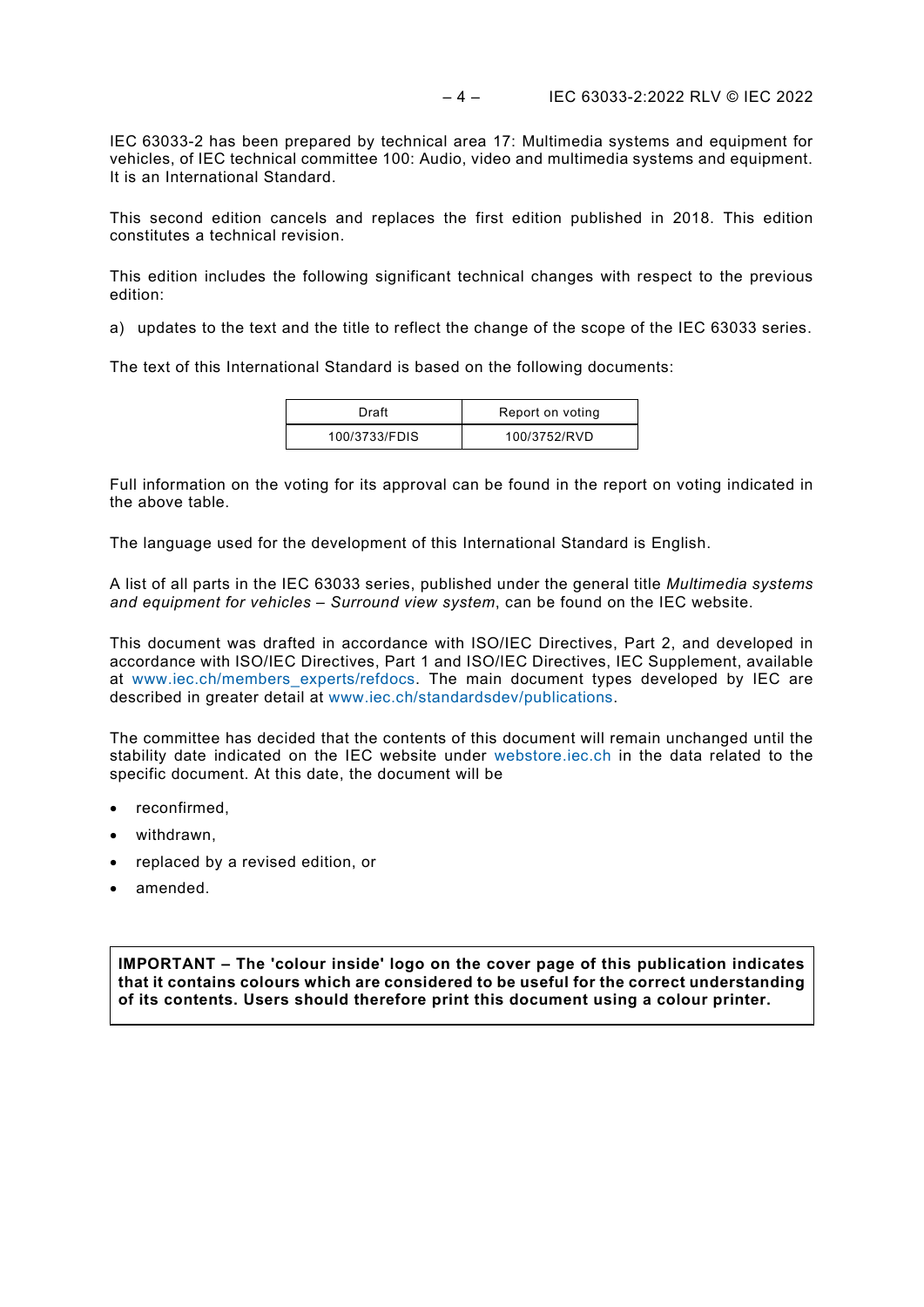#### INTRODUCTION

This document specifies recording methods of the drive monitoring surround view system specified in IEC $\overline{+}$ S 63033-1, which also specifies the model for generating the surrounding visual image of the drive monitoring surround view system. The system allows drivers to monitor the car vehicle's perimeter in real time by using "free eye point" technology, which allows drivers to dynamically change the viewing perspective, offering the most appropriate views according to the driving situation.

IEC 63033-2 specifies recording methods of the drive monitoring system in order to view the recorded video file with "free eye point" technology.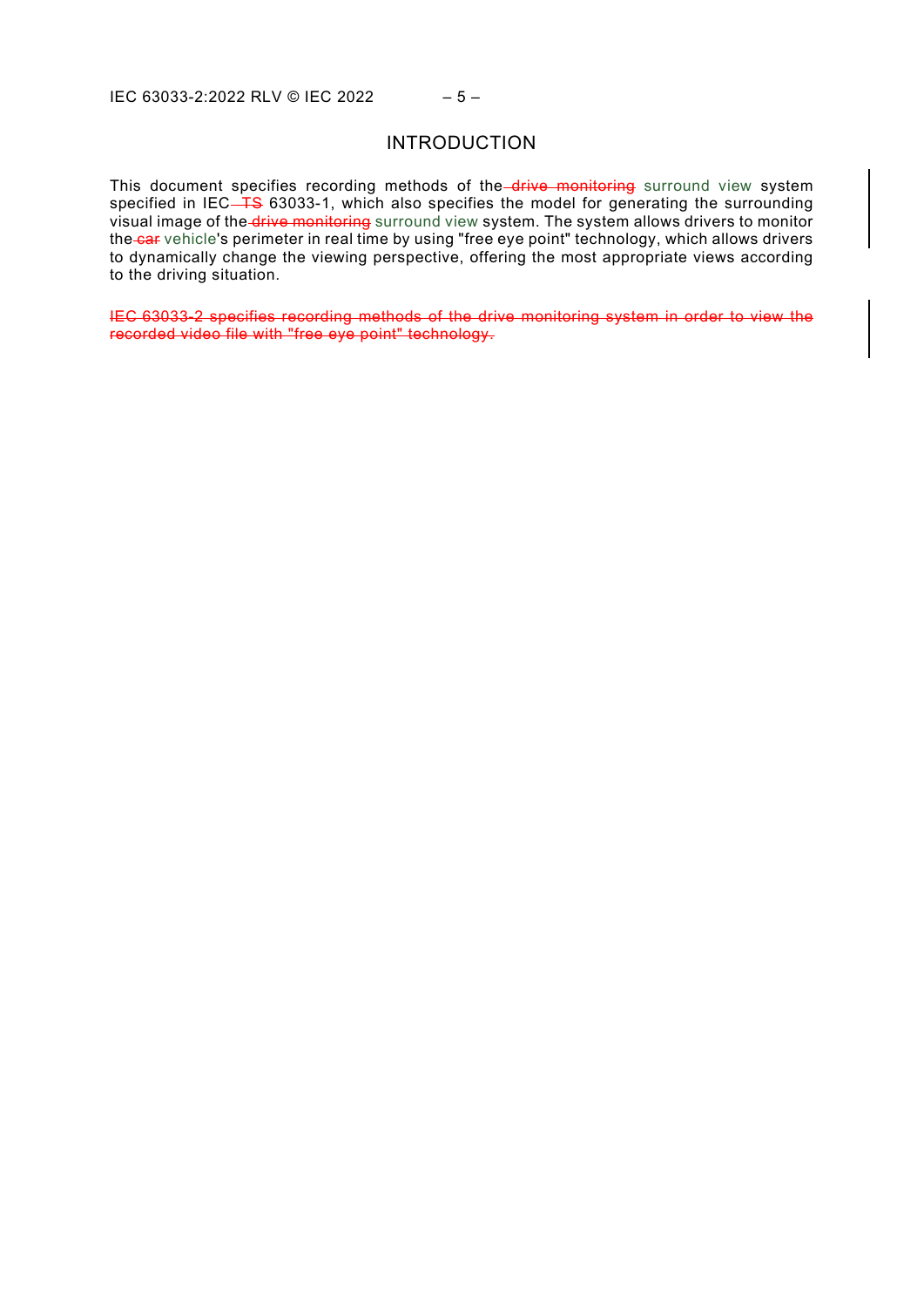## **CAR MULTIMEDIA SYSTEMS AND EQUIPMENT FOR VEHICLES – DRIVE MONITORING SURROUND VIEW SYSTEM –**

## **Part 2: Recording methods of the drive monitoring surround view system**

#### <span id="page-5-0"></span>**1 Scope**

This part of IEC 63033 specifies recording methods of the drive monitoring surround view system that is specified in IEC-TS 63033-1 in order to view the video file recorded with "free eye point" technology.

#### <span id="page-5-1"></span>**2 Normative references**

The following documents are referred to in the text in such a way that some or all of their content constitutes requirements of this document. For dated references, only the edition cited applies. For undated references, the latest edition of the referenced document (including any amendments) applies.

IEC TS 63033-1:2017, *Car multimedia system and equipment – Drive monitoring system – Part1: General*

<span id="page-5-5"></span><span id="page-5-4"></span><span id="page-5-3"></span><span id="page-5-2"></span>IEC 63033-1, *Multimedia systems and equipment for vehicles – Surround view system – Part 1: General*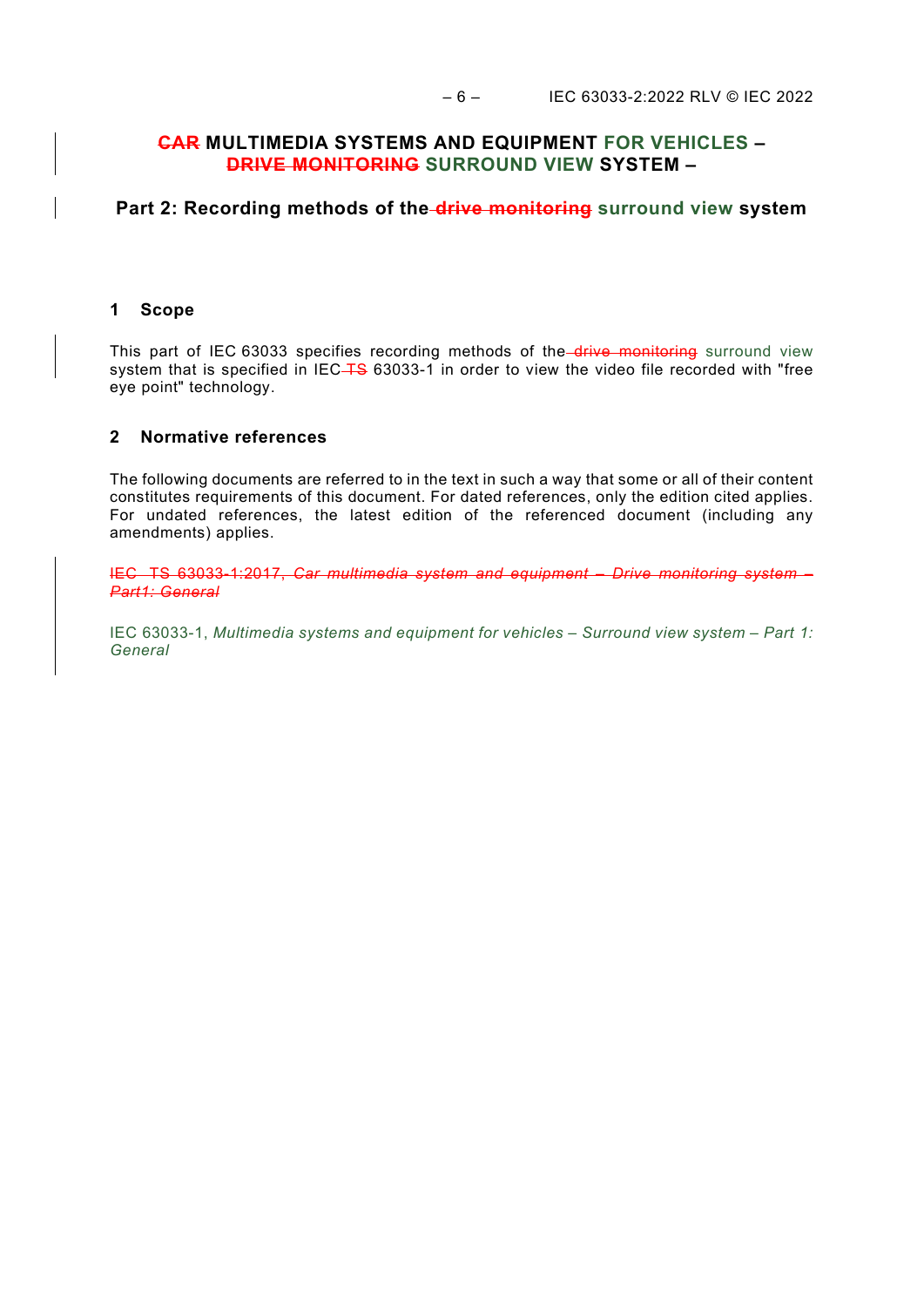



Edition 2.0 2022-04

# **INTERNATIONAL STANDARD**

# **NORME INTERNATIONALE**



**Multimedia systems and equipment for vehicles – Surround view system – Part 2: Recording methods of the surround view system**

**Systèmes et équipements multimédias pour véhicules – Système de vision panoramique –** 

**Partie 2: Méthodes d'enregistrement du système de vision panoramique**

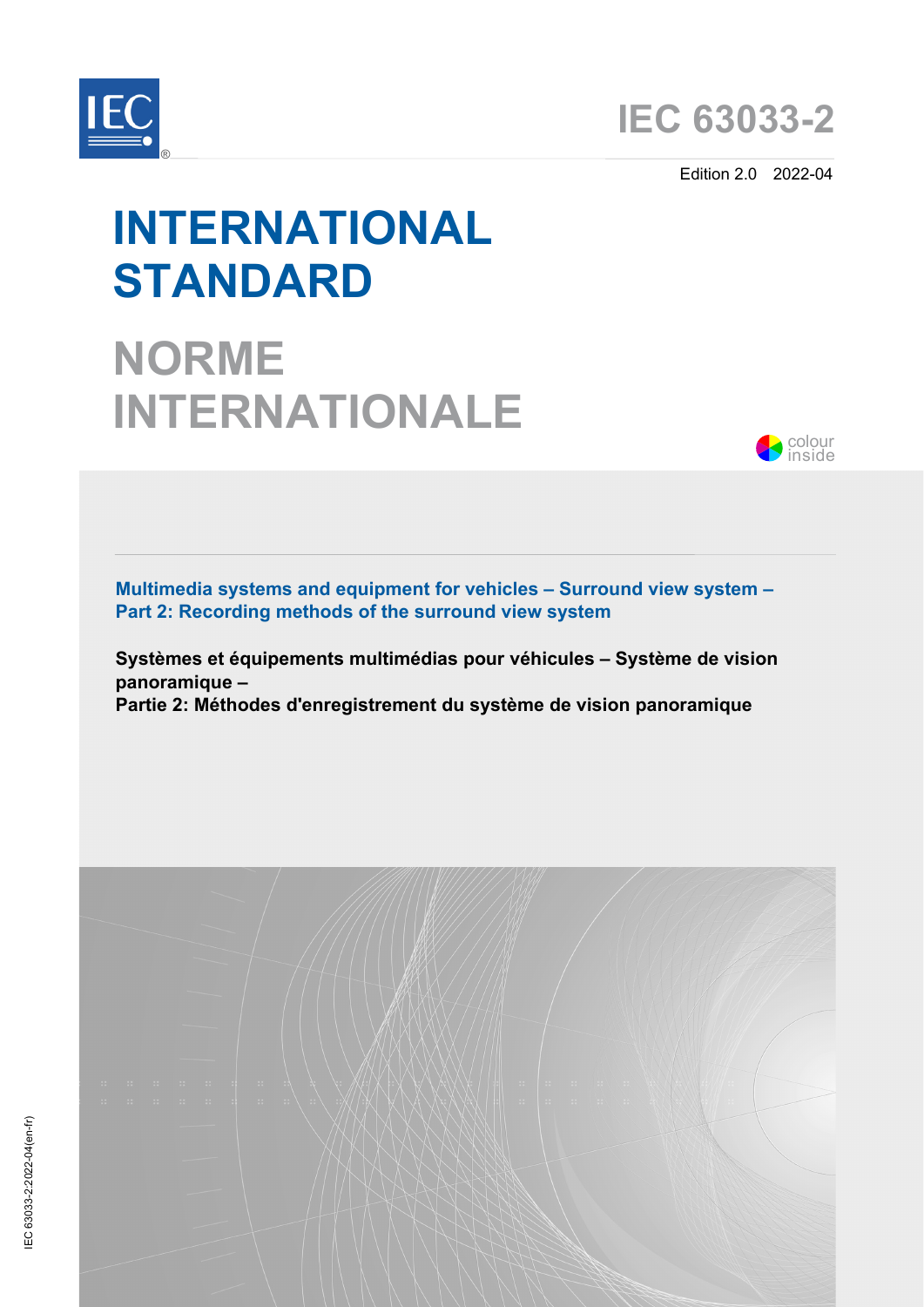# CONTENTS

| 1                                                                              |  |
|--------------------------------------------------------------------------------|--|
| $\overline{2}$                                                                 |  |
| 3                                                                              |  |
| 3.1                                                                            |  |
| $\overline{4}$                                                                 |  |
| 4.1                                                                            |  |
| 4.2                                                                            |  |
| 4.2.1                                                                          |  |
| 4.2.2                                                                          |  |
| 4.2.3                                                                          |  |
| 5                                                                              |  |
| 5.1                                                                            |  |
| 5.2                                                                            |  |
| 5.3                                                                            |  |
| Figure 1 - Display and recording system model of surround view system7         |  |
| Figure 2 - Raw video data example of recording 1 - Images before composition 7 |  |
|                                                                                |  |
|                                                                                |  |
|                                                                                |  |
|                                                                                |  |
|                                                                                |  |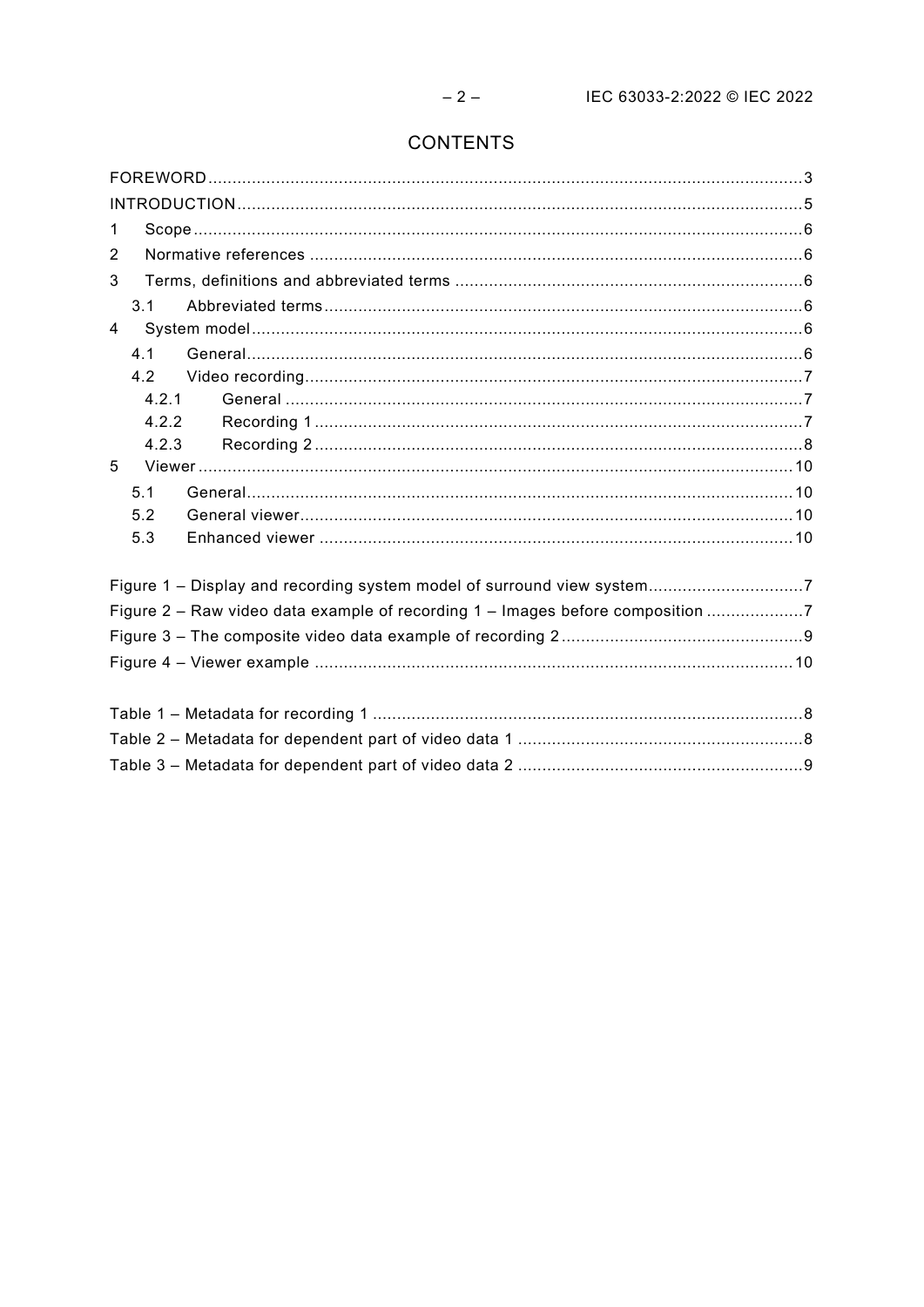### INTERNATIONAL ELECTROTECHNICAL COMMISSION

\_\_\_\_\_\_\_\_\_\_\_\_

## **MULTIMEDIA SYSTEMS AND EQUIPMENT FOR VEHICLES – SURROUND VIEW SYSTEM –**

#### **Part 2: Recording methods of the surround view system**

#### FOREWORD

- <span id="page-8-0"></span>1) The International Electrotechnical Commission (IEC) is a worldwide organization for standardization comprising all national electrotechnical committees (IEC National Committees). The object of IEC is to promote international co-operation on all questions concerning standardization in the electrical and electronic fields. To this end and in addition to other activities, IEC publishes International Standards, Technical Specifications, Technical Reports, Publicly Available Specifications (PAS) and Guides (hereafter referred to as "IEC Publication(s)"). Their preparation is entrusted to technical committees; any IEC National Committee interested in the subject dealt with may participate in this preparatory work. International, governmental and non-governmental organizations liaising with the IEC also participate in this preparation. IEC collaborates closely with the International Organization for Standardization (ISO) in accordance with conditions determined by agreement between the two organizations.
- 2) The formal decisions or agreements of IEC on technical matters express, as nearly as possible, an international consensus of opinion on the relevant subjects since each technical committee has representation from all interested IEC National Committees.
- 3) IEC Publications have the form of recommendations for international use and are accepted by IEC National Committees in that sense. While all reasonable efforts are made to ensure that the technical content of IEC Publications is accurate, IEC cannot be held responsible for the way in which they are used or for any misinterpretation by any end user.
- 4) In order to promote international uniformity, IEC National Committees undertake to apply IEC Publications transparently to the maximum extent possible in their national and regional publications. Any divergence between any IEC Publication and the corresponding national or regional publication shall be clearly indicated in the latter.
- 5) IEC itself does not provide any attestation of conformity. Independent certification bodies provide conformity assessment services and, in some areas, access to IEC marks of conformity. IEC is not responsible for any services carried out by independent certification bodies.
- 6) All users should ensure that they have the latest edition of this publication.
- 7) No liability shall attach to IEC or its directors, employees, servants or agents including individual experts and members of its technical committees and IEC National Committees for any personal injury, property damage or other damage of any nature whatsoever, whether direct or indirect, or for costs (including legal fees) and expenses arising out of the publication, use of, or reliance upon, this IEC Publication or any other IEC Publications.
- 8) Attention is drawn to the Normative references cited in this publication. Use of the referenced publications is indispensable for the correct application of this publication.
- 9) Attention is drawn to the possibility that some of the elements of this IEC Publication may be the subject of patent rights. IEC shall not be held responsible for identifying any or all such patent rights.

IEC 63033-2 has been prepared by technical area 17: Multimedia systems and equipment for vehicles, of IEC technical committee 100: Audio, video and multimedia systems and equipment. It is an International Standard.

This second edition cancels and replaces the first edition published in 2018. This edition constitutes a technical revision.

This edition includes the following significant technical changes with respect to the previous edition:

a) updates to the text and the title to reflect the change of the scope of the IEC 63033 series.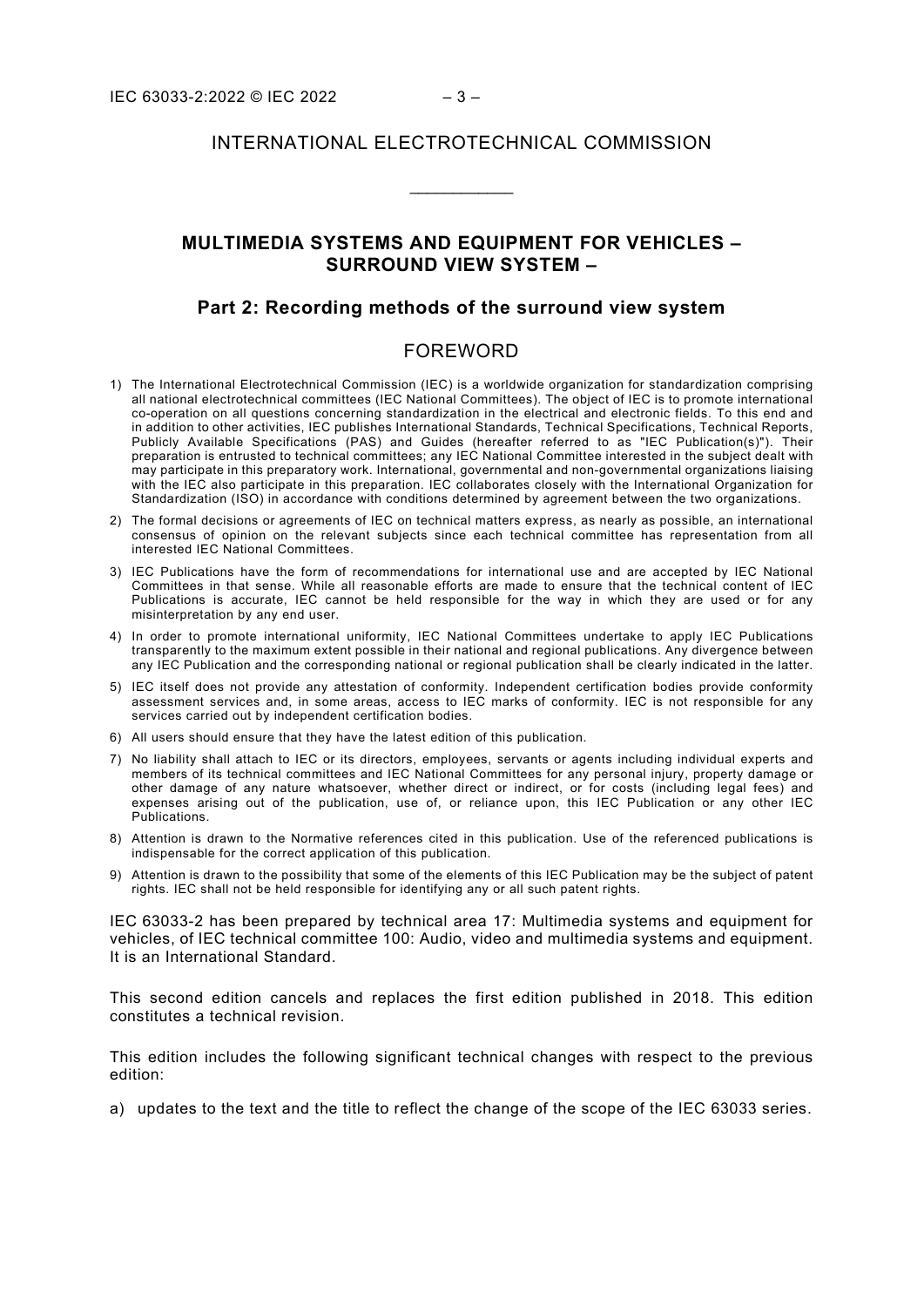The text of this International Standard is based on the following documents:

| Draft         | Report on voting |
|---------------|------------------|
| 100/3733/FDIS | 100/3752/RVD     |

Full information on the voting for its approval can be found in the report on voting indicated in the above table.

The language used for the development of this International Standard is English.

A list of all parts in the IEC 63033 series, published under the general title *Multimedia systems and equipment for vehicles – Surround view system*, can be found on the IEC website.

This document was drafted in accordance with ISO/IEC Directives, Part 2, and developed in accordance with ISO/IEC Directives, Part 1 and ISO/IEC Directives, IEC Supplement, available at [www.iec.ch/members\\_experts/refdocs.](http://www.iec.ch/members_experts/refdocs) The main document types developed by IEC are described in greater detail at [www.iec.ch/standardsdev/publications.](http://www.iec.ch/standardsdev/publications)

The committee has decided that the contents of this document will remain unchanged until the stability date indicated on the IEC website under [webstore.iec.ch](https://webstore.iec.ch/?ref=menu) in the data related to the specific document. At this date, the document will be

- reconfirmed,
- withdrawn,
- replaced by a revised edition, or
- amended.

**IMPORTANT – The 'colour inside' logo on the cover page of this publication indicates that it contains colours which are considered to be useful for the correct understanding of its contents. Users should therefore print this document using a colour printer.**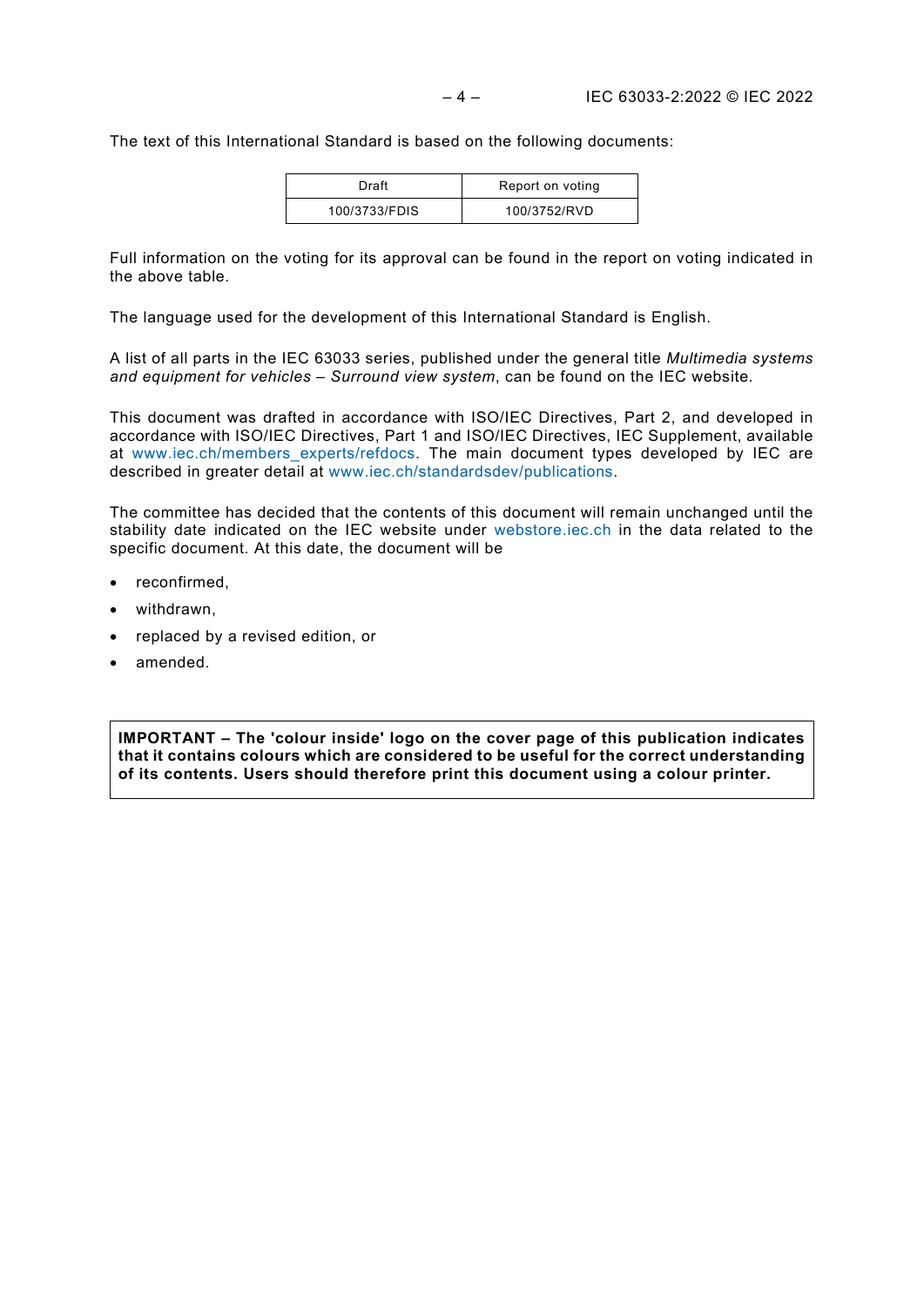## INTRODUCTION

<span id="page-10-0"></span>This document specifies recording methods of the surround view system specified in IEC 63033-1, which also specifies the model for generating the surrounding visual image of the surround view system. The system allows drivers to monitor the vehicle's perimeter in real time by using "free eye point" technology, which allows drivers to dynamically change the viewing perspective, offering the most appropriate views according to the driving situation.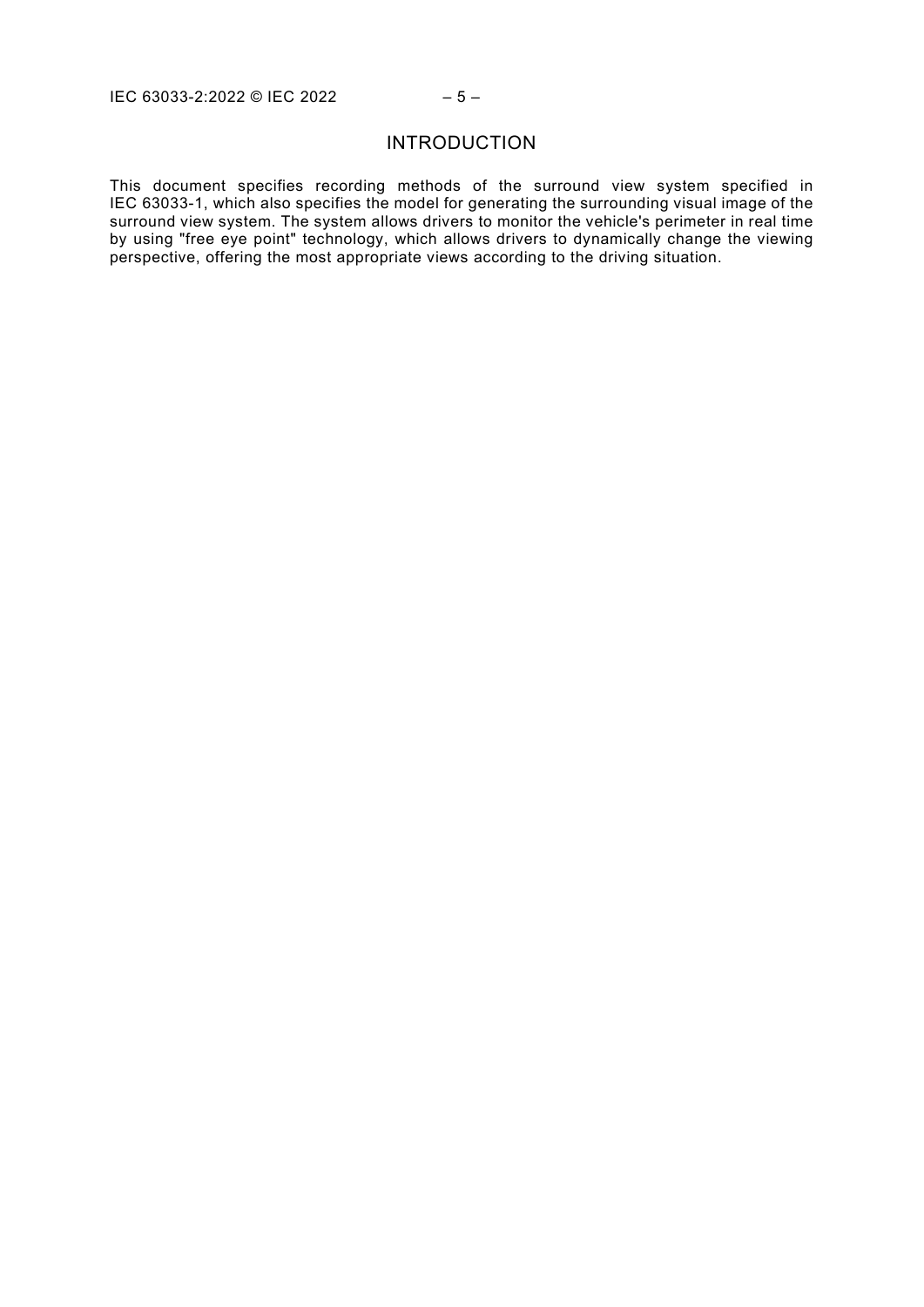## **MULTIMEDIA SYSTEMS AND EQUIPMENT FOR VEHICLES – SURROUND VIEW SYSTEM –**

## **Part 2: Recording methods of the surround view system**

#### <span id="page-11-0"></span>**1 Scope**

This part of IEC 63033 specifies recording methods of the surround view system that is specified in IEC 63033-1 in order to view the video file recorded with "free eye point" technology.

#### <span id="page-11-1"></span>**2 Normative references**

The following documents are referred to in the text in such a way that some or all of their content constitutes requirements of this document. For dated references, only the edition cited applies. For undated references, the latest edition of the referenced document (including any amendments) applies.

<span id="page-11-5"></span><span id="page-11-4"></span><span id="page-11-3"></span><span id="page-11-2"></span>IEC 63033-1, *Multimedia systems and equipment for vehicles – Surround view system – Part 1: General*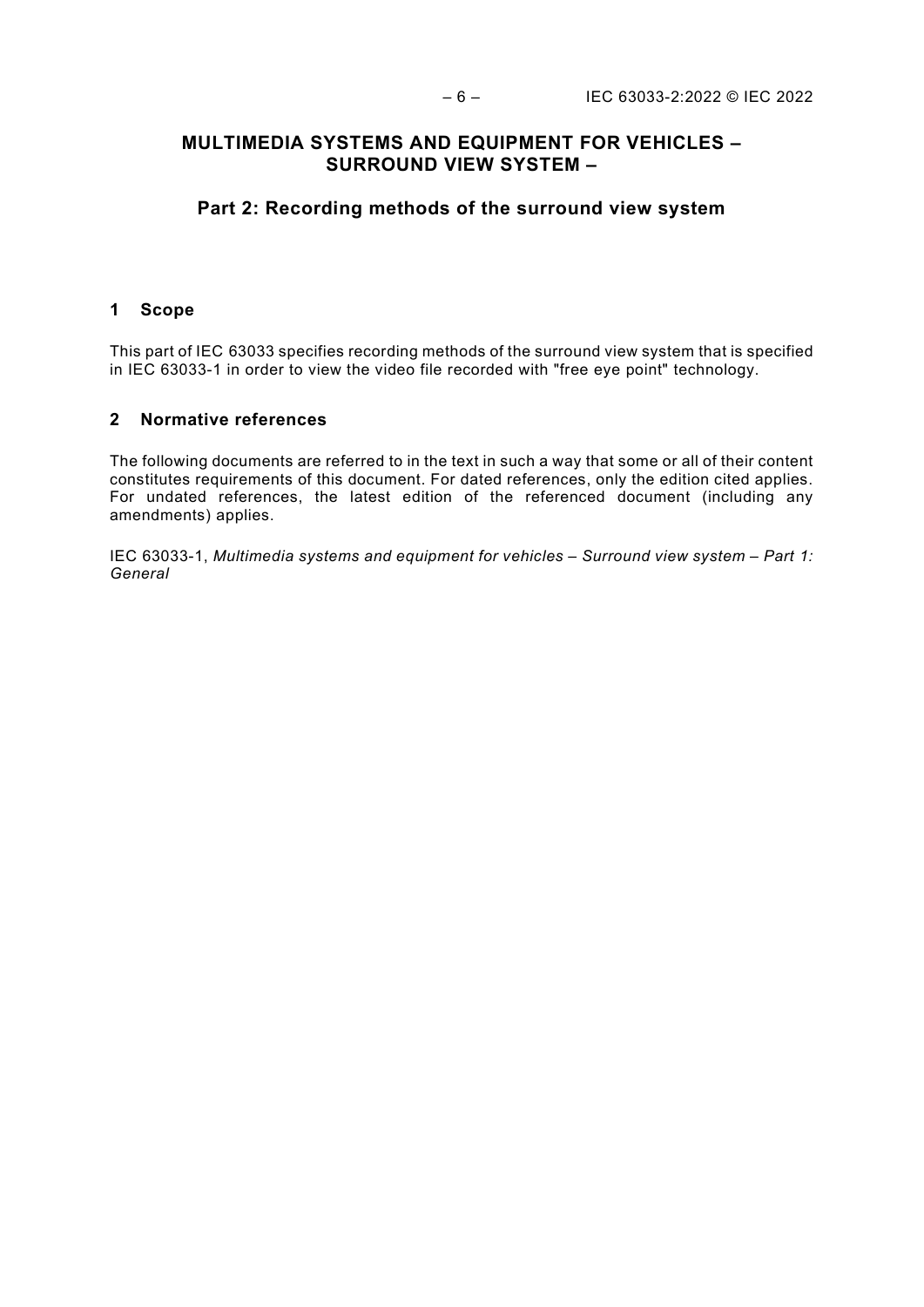# SOMMAIRE

| $\mathbf 1$                                                                       |  |
|-----------------------------------------------------------------------------------|--|
| 2                                                                                 |  |
| 3                                                                                 |  |
| 3.1                                                                               |  |
| 4                                                                                 |  |
| 4.1                                                                               |  |
| 4.2                                                                               |  |
| 4.2.1                                                                             |  |
| 4.2.2                                                                             |  |
| 4.2.3                                                                             |  |
| 5                                                                                 |  |
| 5.1                                                                               |  |
| 5.2                                                                               |  |
| 5.3                                                                               |  |
| Figure 1 – Modèle du système d'affichage et d'enregistrement du système de vision |  |
|                                                                                   |  |
| Figure 2 - Exemple de données vidéo brutes de l'enregistrement 1 - Images avant   |  |
|                                                                                   |  |
| Figure 3 - Exemple de données vidéo composites de l'enregistrement 2  19          |  |
|                                                                                   |  |
|                                                                                   |  |
| Tableau 2 - Métadonnées relatives à la partie dépendante des données vidéo 1 18   |  |
| Tableau 3 – Métadonnées relatives à la partie dépendante des données vidéo 2 19   |  |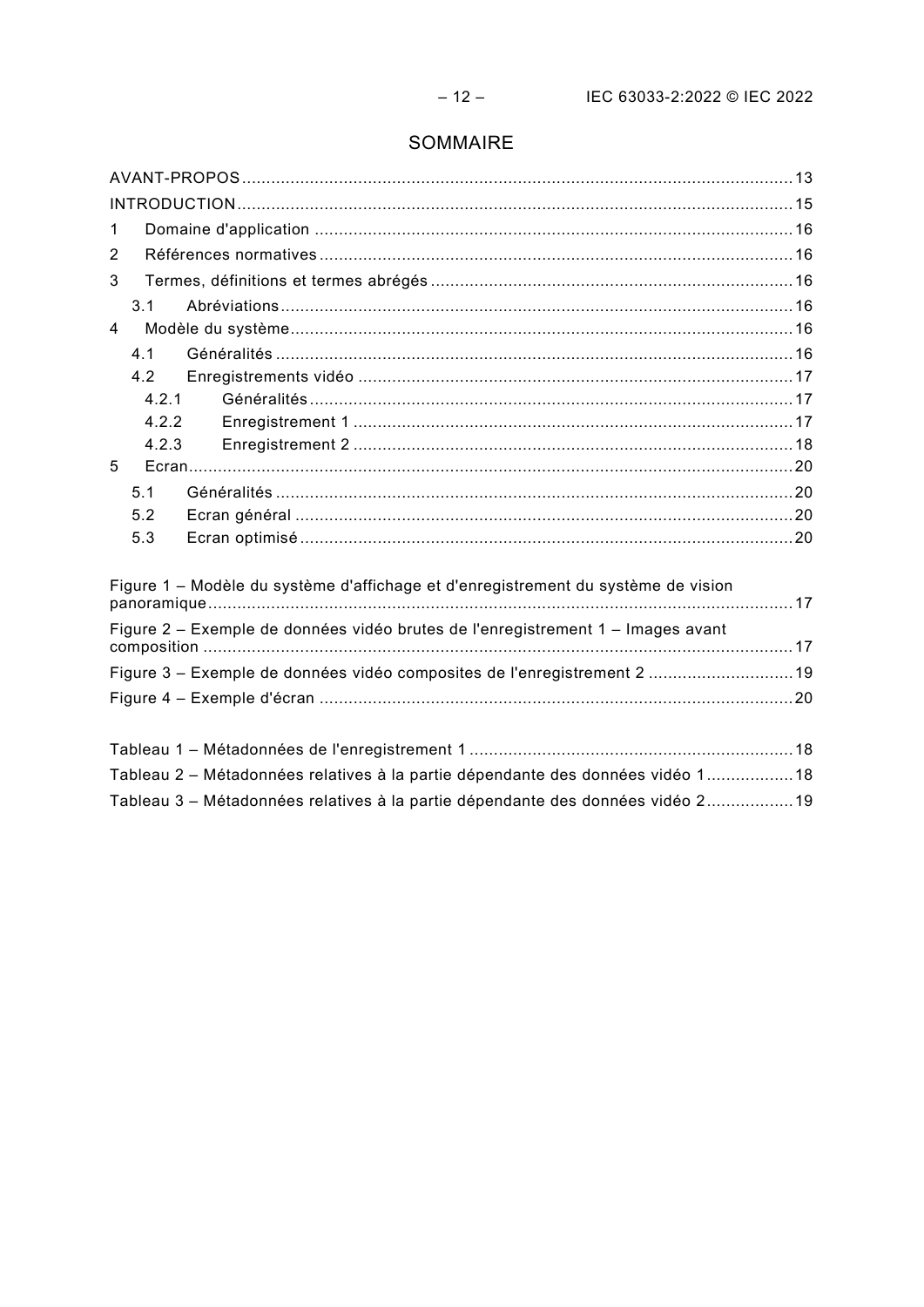#### COMMISSION ÉLECTROTECHNIQUE INTERNATIONALE

\_\_\_\_\_\_\_\_\_\_\_\_

## **SYSTÈMES ET ÉQUIPEMENTS MULTIMÉDIAS POUR VÉHICULES – SYSTÈME DE VISION PANORAMIQUE –**

#### **Partie 2: Méthodes d'enregistrement du système de vision panoramique**

### AVANT-PROPOS

- <span id="page-13-0"></span>1) La Commission Electrotechnique Internationale (IEC) est une organisation mondiale de normalisation composée de l'ensemble des comités électrotechniques nationaux (Comités nationaux de l'IEC). L'IEC a pour objet de favoriser la coopération internationale pour toutes les questions de normalisation dans les domaines de l'électricité et de l'électronique. A cet effet, l'IEC – entre autres activités – publie des Normes internationales, des Spécifications techniques, des Rapports techniques, des Spécifications accessibles au public (PAS) et des Guides (ci-après dénommés "Publication(s) de l'IEC"). Leur élaboration est confiée à des comités d'études, aux travaux desquels tout Comité national intéressé par le sujet traité peut participer. Les organisations internationales, gouvernementales et non gouvernementales, en liaison avec l'IEC, participent également aux travaux. L'IEC collabore étroitement avec l'Organisation Internationale de Normalisation (ISO), selon des conditions fixées par accord entre les deux organisations.
- 2) Les décisions ou accords officiels de l'IEC concernant les questions techniques représentent, dans la mesure du possible, un accord international sur les sujets étudiés, étant donné que les Comités nationaux de l'IEC intéressés sont représentés dans chaque comité d'études.
- 3) Les Publications de l'IEC se présentent sous la forme de recommandations internationales et sont agréées comme telles par les Comités nationaux de l'IEC. Tous les efforts raisonnables sont entrepris afin que l'IEC s'assure de l'exactitude du contenu technique de ses publications; l'IEC ne peut pas être tenue responsable de l'éventuelle mauvaise utilisation ou interprétation qui en est faite par un quelconque utilisateur final.
- 4) Dans le but d'encourager l'uniformité internationale, les Comités nationaux de l'IEC s'engagent, dans toute la mesure possible, à appliquer de façon transparente les Publications de l'IEC dans leurs publications nationales et régionales. Toutes divergences entre toutes Publications de l'IEC et toutes publications nationales ou régionales correspondantes doivent être indiquées en termes clairs dans ces dernières.
- 5) L'IEC elle-même ne fournit aucune attestation de conformité. Des organismes de certification indépendants fournissent des services d'évaluation de conformité et, dans certains secteurs, accèdent aux marques de conformité de l'IEC. L'IEC n'est responsable d'aucun des services effectués par les organismes de certification indépendants.
- 6) Tous les utilisateurs doivent s'assurer qu'ils sont en possession de la dernière édition de cette publication.
- 7) Aucune responsabilité ne doit être imputée à l'IEC, à ses administrateurs, employés, auxiliaires ou mandataires, y compris ses experts particuliers et les membres de ses comités d'études et des Comités nationaux de l'IEC, pour tout préjudice causé en cas de dommages corporels et matériels, ou de tout autre dommage de quelque nature que ce soit, directe ou indirecte, ou pour supporter les coûts (y compris les frais de justice) et les dépenses découlant de la publication ou de l'utilisation de cette Publication de l'IEC ou de toute autre Publication de l'IEC, ou au crédit qui lui est accordé.
- 8) L'attention est attirée sur les références normatives citées dans cette publication. L'utilisation de publications référencées est obligatoire pour une application correcte de la présente publication.
- 9) L'attention est attirée sur le fait que certains des éléments de la présente Publication de l'IEC peuvent faire l'objet de droits de brevet. L'IEC ne saurait être tenue pour responsable de ne pas avoir identifié de tels droits de brevets.

L'IEC 63033-2 a été établie par le domaine technique 17: Systèmes et équipements multimédias pour véhicules, du comité d'études 100 de l'IEC: Systèmes et équipements audio, vidéo et services de données. Il s'agit d'une Norme internationale.

Cette seconde édition annule et remplace la première édition parue en 2018. Cette édition constitue une révision technique.

Cette édition inclut les modifications techniques majeures suivantes par rapport à l'édition précédente:

a) mises à jour du texte et du titre afin de refléter la modification du domaine d'application de la série IEC 63033.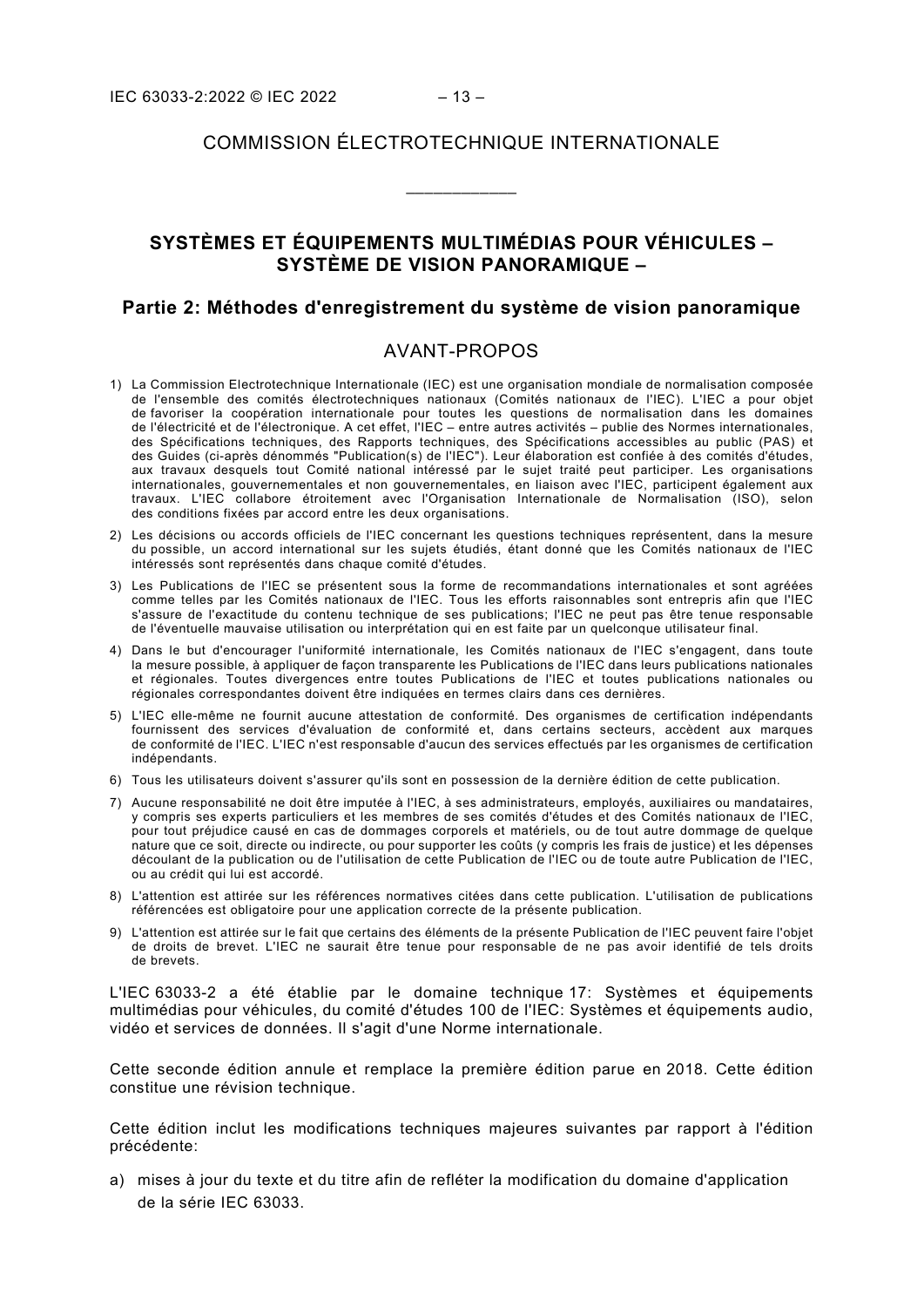Le texte de cette Norme internationale est issu des documents suivants:

| Projet        | Rapport de vote |
|---------------|-----------------|
| 100/3733/FDIS | 100/3752/RVD    |

Le rapport de vote indiqué dans le tableau ci-dessus donne toute information sur le vote ayant abouti à son approbation.

La langue employée pour l'élaboration de cette Norme internationale est l'anglais.

Une liste de toutes les parties de la série IEC 63033, publiées sous le titre général *Systèmes et équipements multimédias pour véhicules – Système de vision panoramique*, se trouve sur le site web de l'IEC.

Ce document a été rédigé selon les Directives ISO/IEC, Partie 2, il a été développé selon les Directives ISO/IEC, Partie 1 et les Directives ISO/IEC, Supplément IEC, disponibles sous [www.iec.ch/members\\_experts/refdocs.](http://www.iec.ch/members_experts/refdocs) Les principaux types de documents développés par l'IEC sont décrits plus en détail sous [www.iec.ch/standardsdev/publications.](http://www.iec.ch/standardsdev/publications)

Le comité a décidé que le contenu de ce document ne sera pas modifié avant la date de stabilité indiquée sur le site web de l'IEC sous [webstore.iec.ch](https://webstore.iec.ch/?ref=menu) dans les données relatives au document recherché. A cette date, le document sera

- reconduit,
- supprimé.
- remplacé par une édition révisée, ou
- amendé.

**IMPORTANT – Le logo "colour inside" qui se trouve sur la page de couverture de cette publication indique qu'elle contient des couleurs qui sont considérées comme utiles à une bonne compréhension de son contenu. Les utilisateurs devraient, par conséquent, imprimer cette publication en utilisant une imprimante couleur.**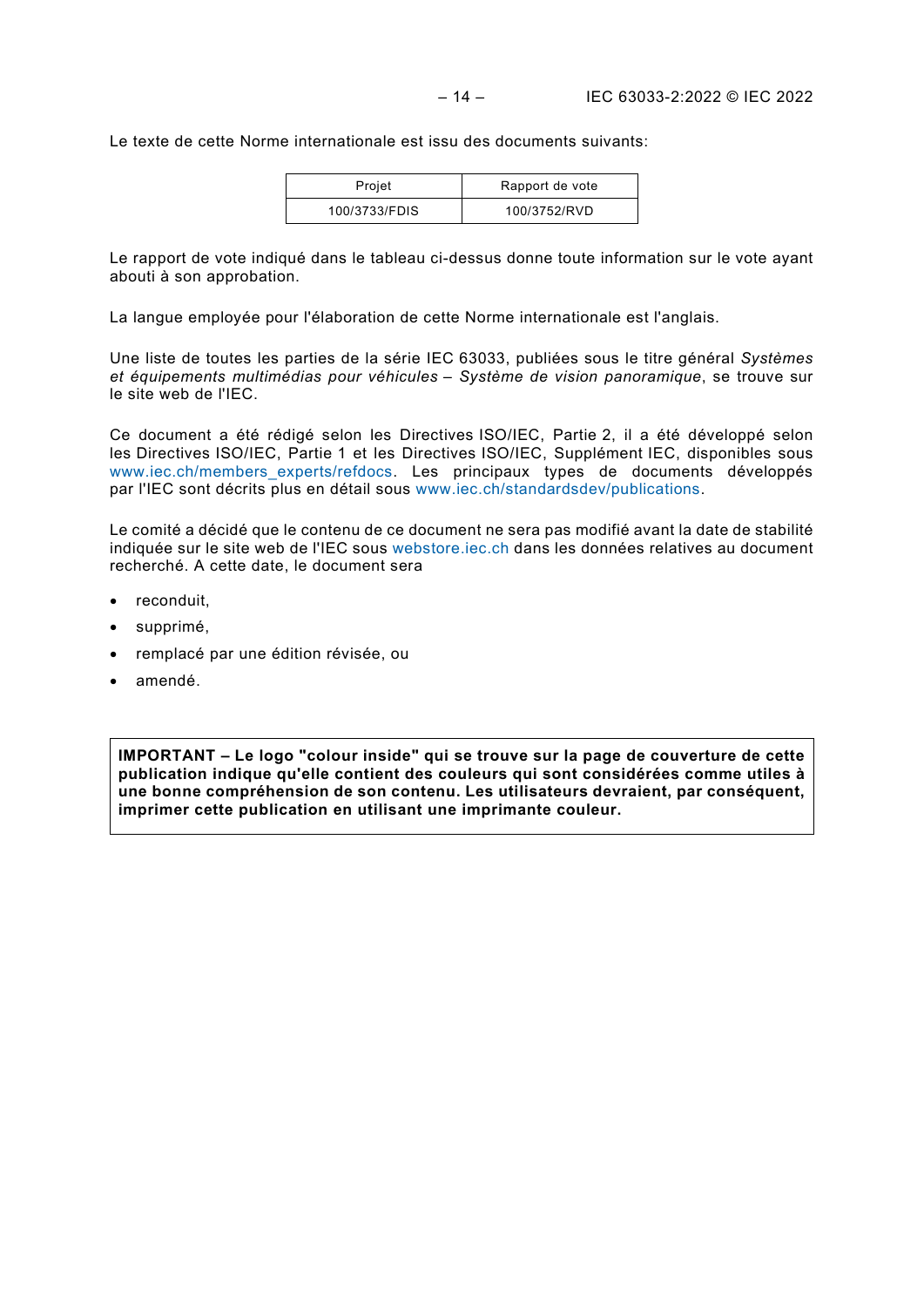#### INTRODUCTION

<span id="page-15-0"></span>Le présent document spécifie les méthodes d'enregistrement du système de vision panoramique spécifié dans l'IEC 63033-1, qui spécifie également le modèle utilisé pour générer l'image visuelle environnante du système de vision panoramique. Ce système permet aux conducteurs de surveiller le périmètre autour du véhicule en temps réel en utilisant la technologie "yeux libres", ce qui permet aux conducteurs de modifier de manière dynamique le point de vue afin d'obtenir les vues les plus appropriées en fonction de la situation de conduite.